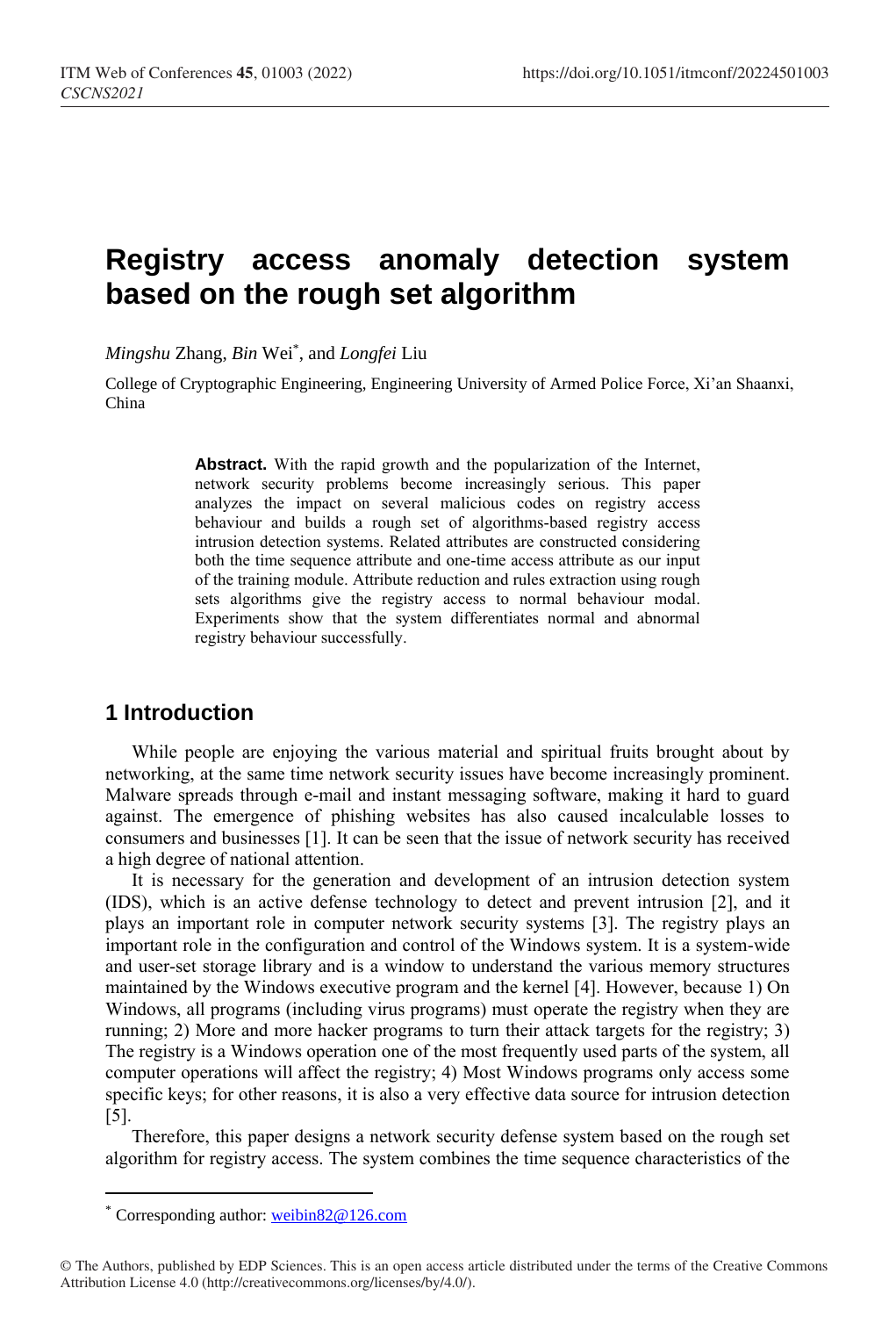registry behavior and the one-time access feature. The rough set algorithm is used to simplify the attributes and extract the rules. The normal behavior model of registry access is established, and finally, the effectiveness of this system is proved through experiments.

# **2 Intrusion detection model**

#### **2.1 Registry normal behavior model**

To detect the abnormal access behavior of the process to the registry, we must first establish a normal access model of the registry. The original data we can get from the system sensor module contains five characteristics: process, num, query, path, return.

To detect the abnormalities listed above, we not only need to check whether the combination of Process, Path, and Query is legal in one visit but also check whether the combination of these characteristics for several consecutive visits is legal.

First, we separate the original data according to the process, model each process separately, and remove some less important attributes based on experience, including the access sequence number and return value.

Then, for the Path obtained during each visit, we further extract its top 5 levels as its parent directory item.

We consider 3 consecutive visits each time and form an access group (Access Group) so that there are 9 attributes in each access group: Path 1, Parent 1, Query 1, Path 2, Parent 2, Query 2, Path 3, Parent 3, Query 3. As the input of the modeling training algorithm.

At last, we can get the normal rules of the decision table access behavior. There are 33 items in total. The rule set composed of these rules can be used to describe the normal access behavior of the registry, which is called the normal model of registry access behavior.

#### **2.2 Anomaly detection model**

From the influence of malicious programs on registry access behavior, it can be seen that malicious programs often cause the appearance of unknown processes. In this paper, we use misuse detection (the steps are as follows) to realize the determination of unknown processes.

Algorithm 1

1. For a process to be detected, determine whether its access mode to the system registry is in the misuse rule base.

2. If it is not in the rule base, it is regarded as a normal visit, and the visit is accepted.

3. If the visit is in the misuse rule base, it is regarded as an abnormal visit, an exception is generated, and it is dealt with accordingly.

For known processes, to improve the overall operating efficiency of the system, we only perform anomaly detection on key processes. The anomaly detection algorithm based on the normal model of registry access behavior is:

Algorithm 2

1. For a process to be detected, a detection tuple is constructed from the current registry access and the previous two registry access behaviors.

2. In the ruleset representing the normal model, look for a rule that matches this tuple.

3. If there is no such rule, the prediction result that appears most frequently in the training set is selected as the prediction for the decision attribute.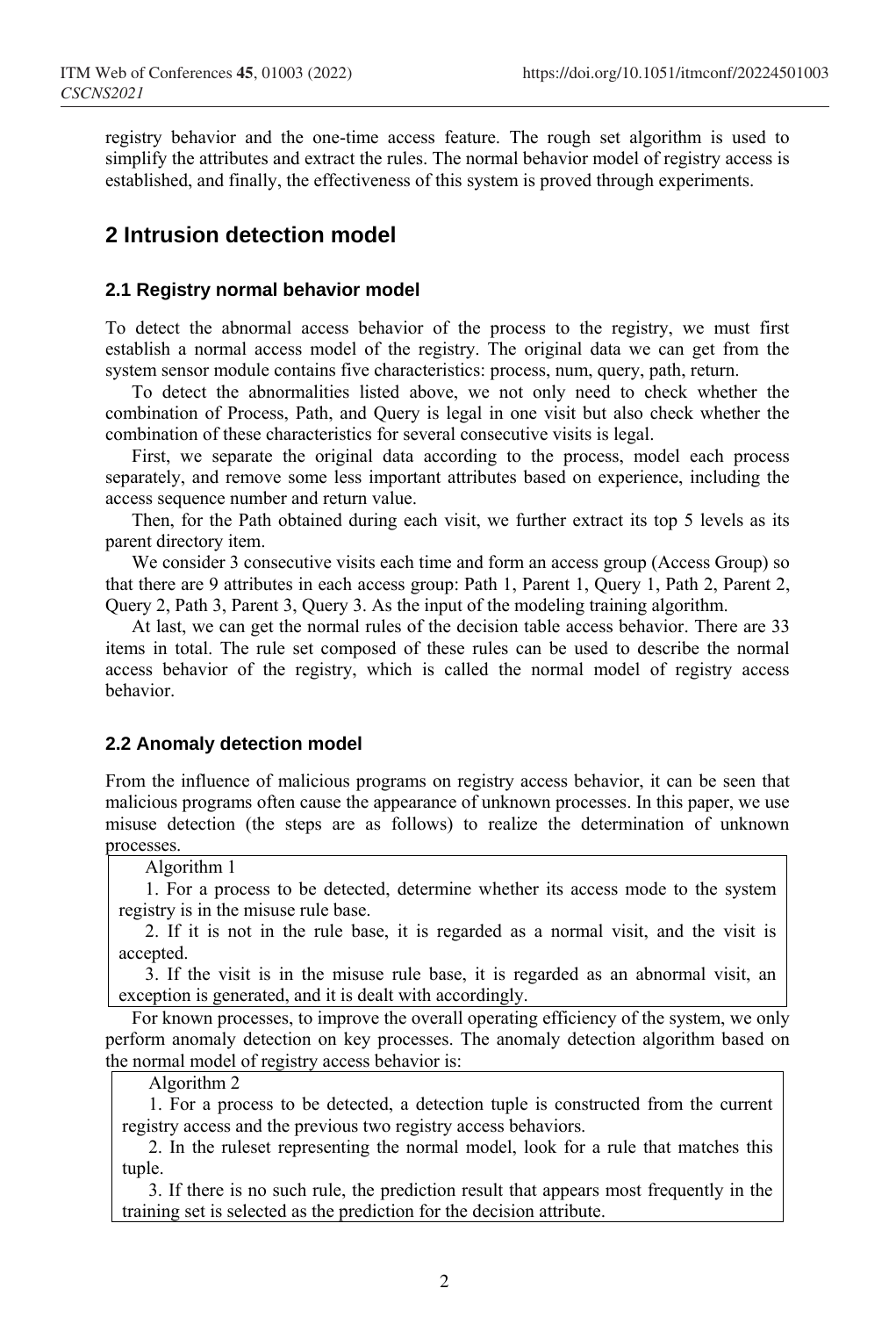4. If there is more than one rule that can be matched, the final prediction result is determined by voting. Each rule casts one vote for its prediction result, and the prediction result with the most votes is selected as the final result.

5. If the predicted result is the same as the decision attribute of the sequence segment, the prediction is successful, and sf=0 is returned.

6. If the predicted result is different from the decision attribute of the sequence segment, the prediction fails, and sf=1 is returned.

7. Do LFC for 10 consecutive sf. If the LFC value exceeds a threshold ζ, it is calibrated as an abnormality.

#### **2.3 Misuse detection module**

The key to this step is to construct an abnormal access behavior pattern library for the registry. The main aspects of the abnormal pattern library include the following:

1) Protection of system automatic operation items.

2) IE protection of registry entries.

3) The system sets the protection of related items.

4) File association protection.

Algorithm 3

1. A detection tuple is formed for a process to be detected, especially the current access behavior.

2. In the misuse detection pattern library, look for a rule that matches this tuple. 3. If there is no such rule and the match fails, sf=0 will be returned

4. If there is such a rule and the match is successful, it will return  $sf=1$ 

5. Perform LFC for 5 consecutive sf, if the LFC value exceeds a threshold ζ, it is calibrated as an abnormality.

## **3 Result**

#### **3.1 Dataset**

The dataset used in the experiment is collected from a test web forum and FTP server website built by the author.

#### *3.1.1 Generating normal data*

Use the Win registry to access the sensor to collect the registry accesses behavior data onto the key processes of the operating system and the processes that provide network services. To ensure the completeness of normal data, various possible normal accesses and operations are performed on the server:

1) The web forum was visited, registered, logged in, and left a message.

2) Managed the IIS server-side.

3) Operations such as connection, download, upload, delete, and new creation to the FTP server were performed.

4) Serv-u server-side management work.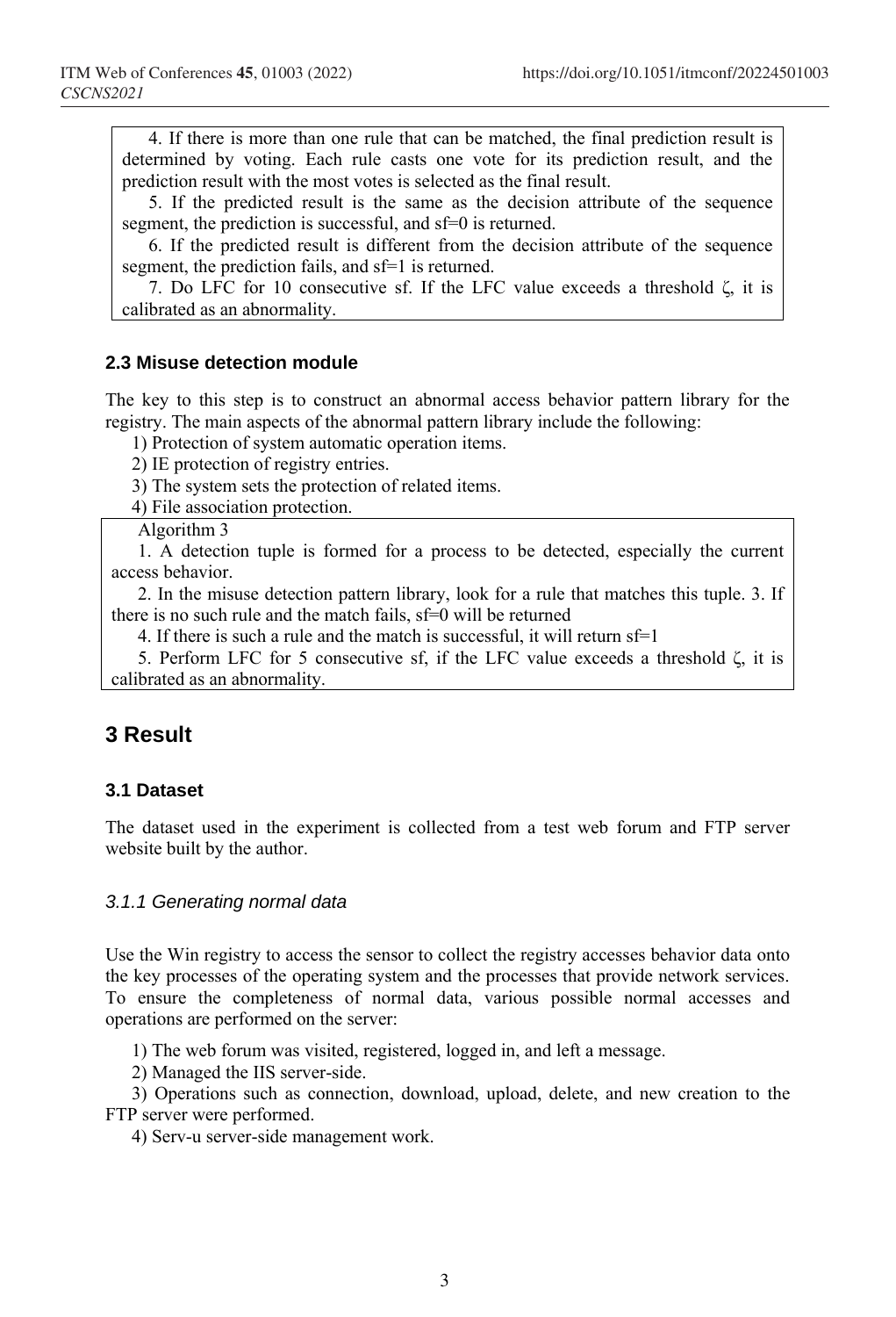#### *3.1.2 Generation of abnormal data*

Scan the web server for the following possible vulnerabilities: Unicode encoding vulnerabilities, FrontPage extensions, trying to obtain SAM files, trying to obtain PcAny Where password files, and data obtained from CGI vulnerability scanning. First use UNICODE, secondary coding and other vulnerabilities to upload the elevated ISAPI program to an executable directory of IIS, such as /scripts, and then use the process ispc.exe to connect and use the permissions of IIS5.0+SP0 (SP1, SP2) check for vulnerabilities to gain system privileges. ServU Hectic attacks exploiting serv-u buffer overflow vulnerability.

#### **3.2 Results and discussion**

Normal data test: There is no abnormal process, and the abnormality of all processes is at a very low level.

**Table 1.** Normal data test.

| Number of records | Number of processes | <b>Abnormal process</b> |
|-------------------|---------------------|-------------------------|
|                   |                     |                         |

Abnormal data 1 tests: Streamer scans the following possible vulnerabilities in the IIS web server. Intrusion detection of the data shows that this attack is manifested in the process dllhost.exe and the process cmd.exe. Abnormal data 2 tests: Use IIS5.0 permission check vulnerabilities to obtain system permissions. Intrusion detection of this data shows that this attack is manifested in the process cmd.exe and the process lsass.exe. Abnormal data 3 tests: An unsuccessful HTTP flood attack using Hackertools.

| dataset         | Number of records | <b>Number of processes</b> | <b>Abnormal process</b> |
|-----------------|-------------------|----------------------------|-------------------------|
| Abnormal data 1 |                   |                            | Dllhost, cmd            |
| Abnormal data 2 | 312               |                            | Cmd, Isass              |
| Abnormal data 3 | 33748             |                            | Dllhost, cmd            |

**Table 2.** Abnormal data 1 test.

Through the above experiments, the behavior of malicious software is often significantly reflected on the registry, and a malicious attack is often manifested in the registry access behavior of multiple normal processes and may lead to the appearance of some unknown processes. Through the above experiments, it can be seen that using the registry accesses behavior model to detect abnormalities caused by malicious code is a simple and effective method.

## **4 Summary**

This paper analyzes the parameters related to the registry and obtains the registry behavior data of the system. In the process of data modeling, we considered the information about one access behavior of the registry and the time sequence information about several consecutive access behaviors at the same time. In addition, the rough set theory is introduced into the modeling process of the system registry to access the normal model in the detection, only a small part of the normal data is needed for training, and a simple normal prediction rule model can be obtained, and the experiments prove that the model is effective to distinguish the registry accesses behavior caused by normal and malicious code. Because the model obtained is simple, this model is used for real-time detection and has little impact on system performance. It is an efficient and low-load detection method.